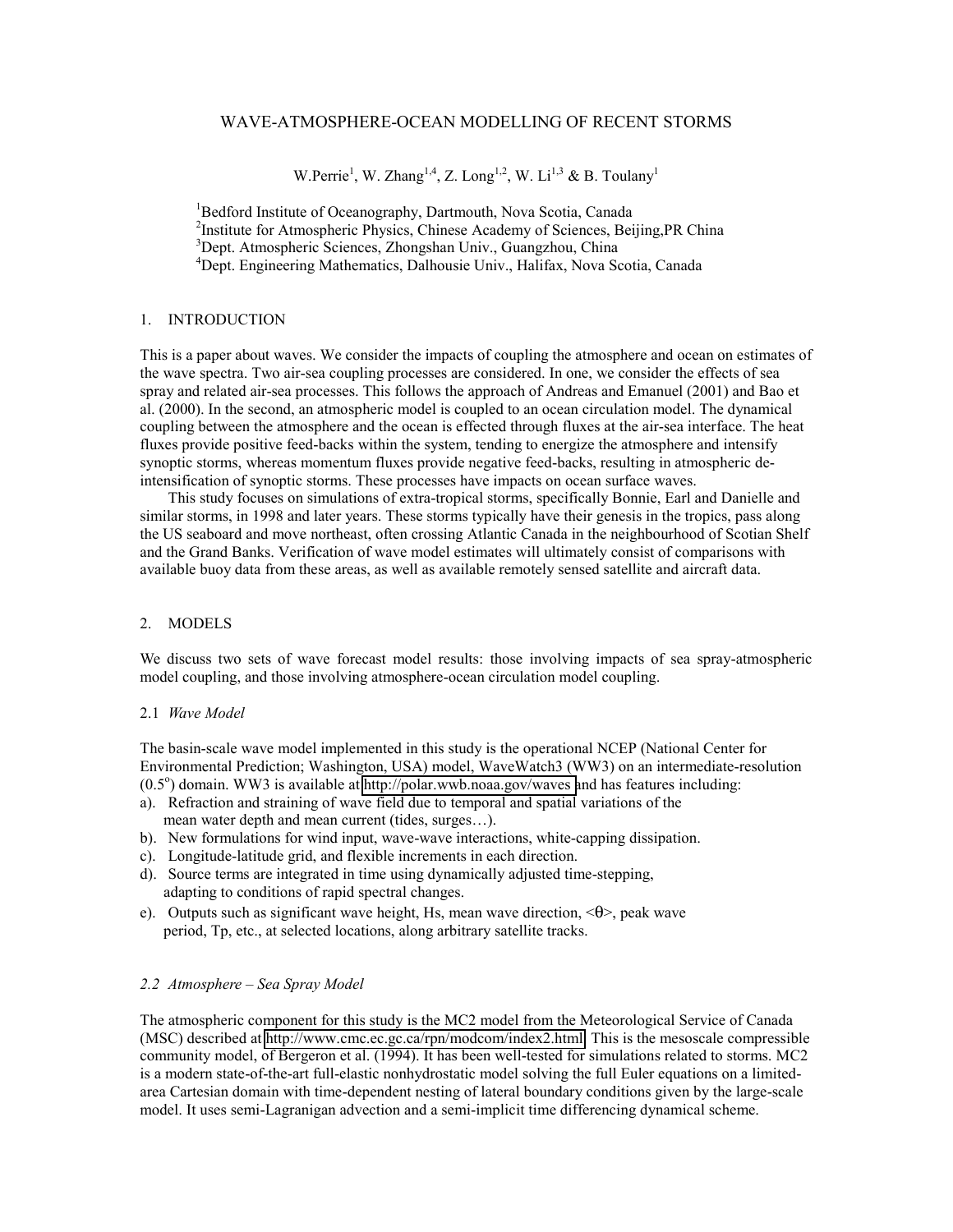Our concern is microphysical modelling of air-sea processes, namely sea spray, related to heat and moisture transfer during severe storm conditions. Sea spray droplets in the range 1 to 500 µm are important for this process. However, the transfers of latent and sensible heat related to these droplets are decoupled – the sensible heat exchange occurs about three orders of magnitude faster than the latent heat transfer. The ambient humidity has very little effect on the temperature scale and the sea surface temperature  $T<sub>S</sub>$  has no effect on the radius time-scale because the droplet is at its equilibrium temperature  $T_{EQ}$  during most of its evaporation. These facts and related arguments of Andreas and Emanuel (2001) imply that sea spray can accomplish a net air-sea enthalpy transfer. Following Andreas and DeCosmo (2002), total air-sea latent and sensible heat fluxes are represented,

$$
H_{L,T} = H_L + \alpha \overline{Q}_L \tag{1}
$$

$$
H_{s,T} = H_s + \beta \overline{Q}_S - (\alpha - \gamma) \overline{Q}_L \tag{2}
$$

where  $H_s$  and  $H_L$  are the bulk aerodynamic estimates,  $\overline{Q}_s$  and  $\overline{Q}_L$  are 'nominal' values for spray sensible and latent heat fluxes, and  $\alpha$ ,  $\beta$  and  $\gamma$  are constants used to tune  $\overline{Q}_s$  and  $\overline{Q}_L$  to HEXOS data, respectively, 4.3, 6.5 and 3.8. Details of the computation of  $\overline{Q}_s$  and  $\overline{Q}_L$  are given in Andreas and DeCosmo (2002). Following Andreas and Emanuel (2001), the sea spray contributions to Equations (1)-(2) are given bulk formulae representations.

### 1.3 *Atmospheric-Ocean Model*

For consideration of N. Atlantic storms and the impacts of climate change on these storms, we also implemented a realistic regional climate model. This is the Canadian regional climate model (CRCM) of Caya and Laprise (1998). CRCM is a state-of-the-art regional atmospheric climate model, consisting of the same semi-Lagrangian semi-implicit marching scheme (SISL) as was implemented for MC2. Thus timesteps can be almost 10 times longer than apply for an Eulerian scheme on the same spatial resolution.

CRCM was coupled to the Princeton ocean model (POM). This model is widely used and well supported ([http://www.aos.princeton.edu/WWWPUBLIC/htdocs.pom/\)](http://www.aos.princeton.edu/WWWPUBLIC/htdocs.pom/). This is a primitive equation ocean model representing the basic physical processes important for this coupling study. It is driven by fluxes of mass, momentum and moisture (P-E), and in turn it provides SST (sea surface temperature) to pass back to the atmospheric model. It uses sigma vertical coordinates. The ocean thermal stratification is based on the observed seasonal-mean climate, adjusted so the SST matches the control run, without altering the vertical temperature gradients. For uncoupled experiments, the SSTs are held fixed, for each simulation.

#### *1.4 Model Set-up and Coupling*

Atmospheric models CRCM and MC2 are implemented on 30km and 35km resolution grids for the NW Atlantic, respectively. WW3 is implemented at a similar resolution on a somewhat larger domain. POM is implemented at  $1/6^{\circ}$  resolution. As yet, the atmospheric wind fields are used to drive WW3 in a one-way coupling formulation. Progress on two-way coupling between WW3 and the atmospheric model will be described at the Workshop. This will involve the wave-induced stress formulations and roughness parameterizations from HEXOS, as in many recent studies.

#### 3. CASE STUDY

Hurricane Earl (1998) is presented as an example case study. Hurricane Earl originated on 17 August from a tropical wave off of the west coast of Africa. This evolved into a weak surface cyclonic circulation as the system passed through the Lesser Antilles on August 23. The large Hurricane Bonnie, at that time located over the southwest North Atlantic, inhibited the upper-level outflow of Earl. Continuing through the Gulf of Mexico, the tropical wave became a tropical depression between Merida and Tampico, Mexico on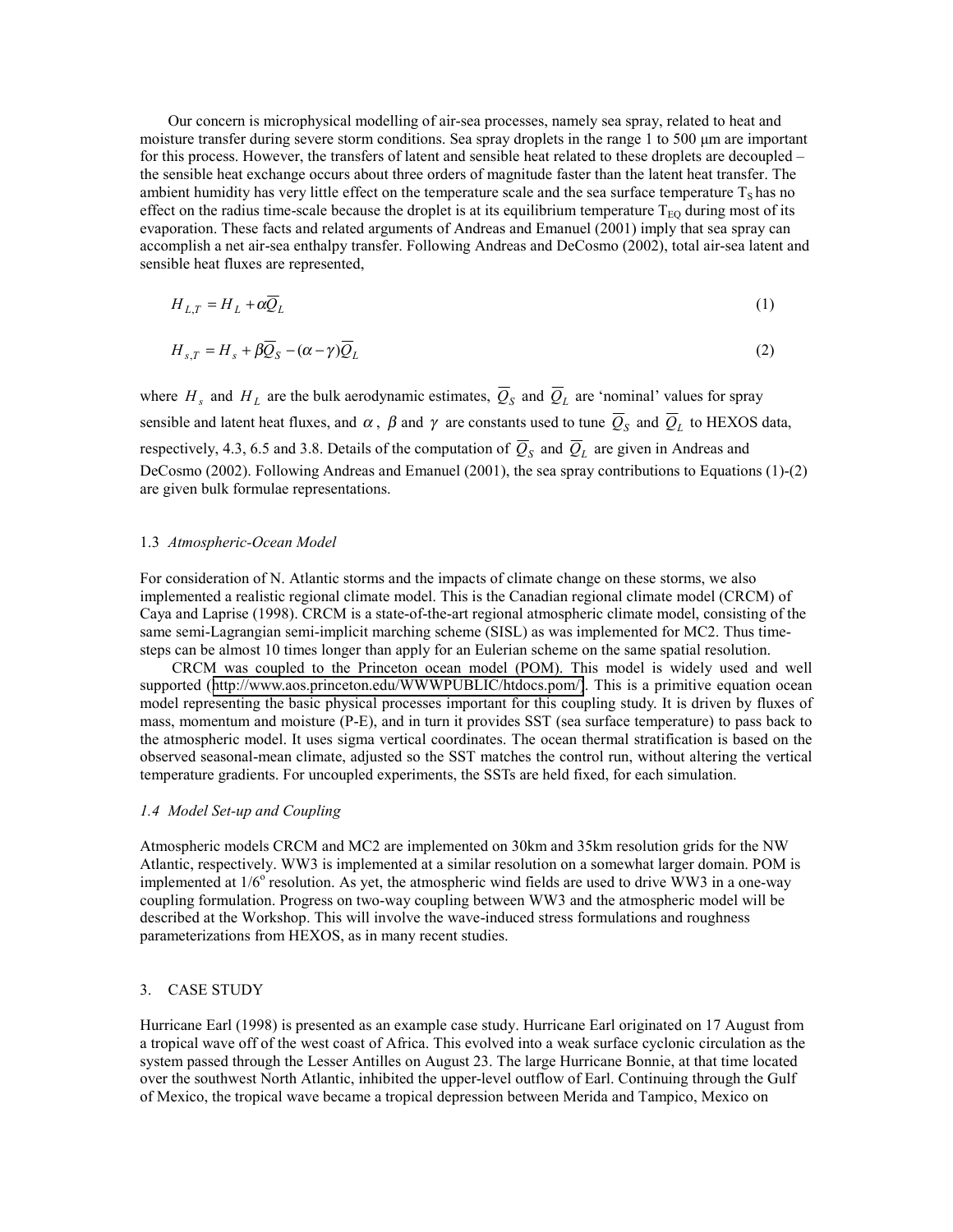August 31. This developed into Tropical Storm Earl at about 930 km south-southwest of New Orleans and reached hurricane status on September 2. At that time it was 230 km south-southwest of New Orleans. Maximum winds reached 189 km/hr and minimum pressure of 850 mb were measured. Earl made landfall as a Category 1 hurricane near Panama City, Florida on September 3. While moving towards Georgia, the storm weakened quickly and became extra-tropical on September 3. It continued, crossing the Carolinas and intensifying over Atlantic Canada. By September 6, Earl crossed Newfoundland and by September 8 it was absorbed by a larger extra-tropical cyclone resulting from Hurricane Danielle.

## 4. DISCUSSION

## *4.1 Sea Spray*

In Figure 1 we give minimum sea level pressure (SLP) from MC2 when sea spray is computed, compared to the case with no sea spray is computed, for Earl. This is compared with CMC (Canadian Meteorological Centre) analysis SLP for Earl. This plot shows that the maximum impact of sea spray on SLP is about 3mb near the peak of the storm's intensity, during its extra-tropical phase. Corresponding maximum differences in winds are about 7m/s.



Figure 1. Minimum sea level pressure time series for Earl as it passes from the Carolinas to Labrador Sea crossing Newfoundland: solid line is CMC analysis; faint dotted line is the UNISYS analysis; dashed line is model simulation with no sea spray; bold dotted line is with sea spray.

## *4.2 Atmosphere-ocean*

In Figure 2 we show SLP contours for the maximum impact of CRCM-POM coupling. We see a similar magnitude in variance between coupled and uncoupled simulations, as shown in Figure 1. This simulation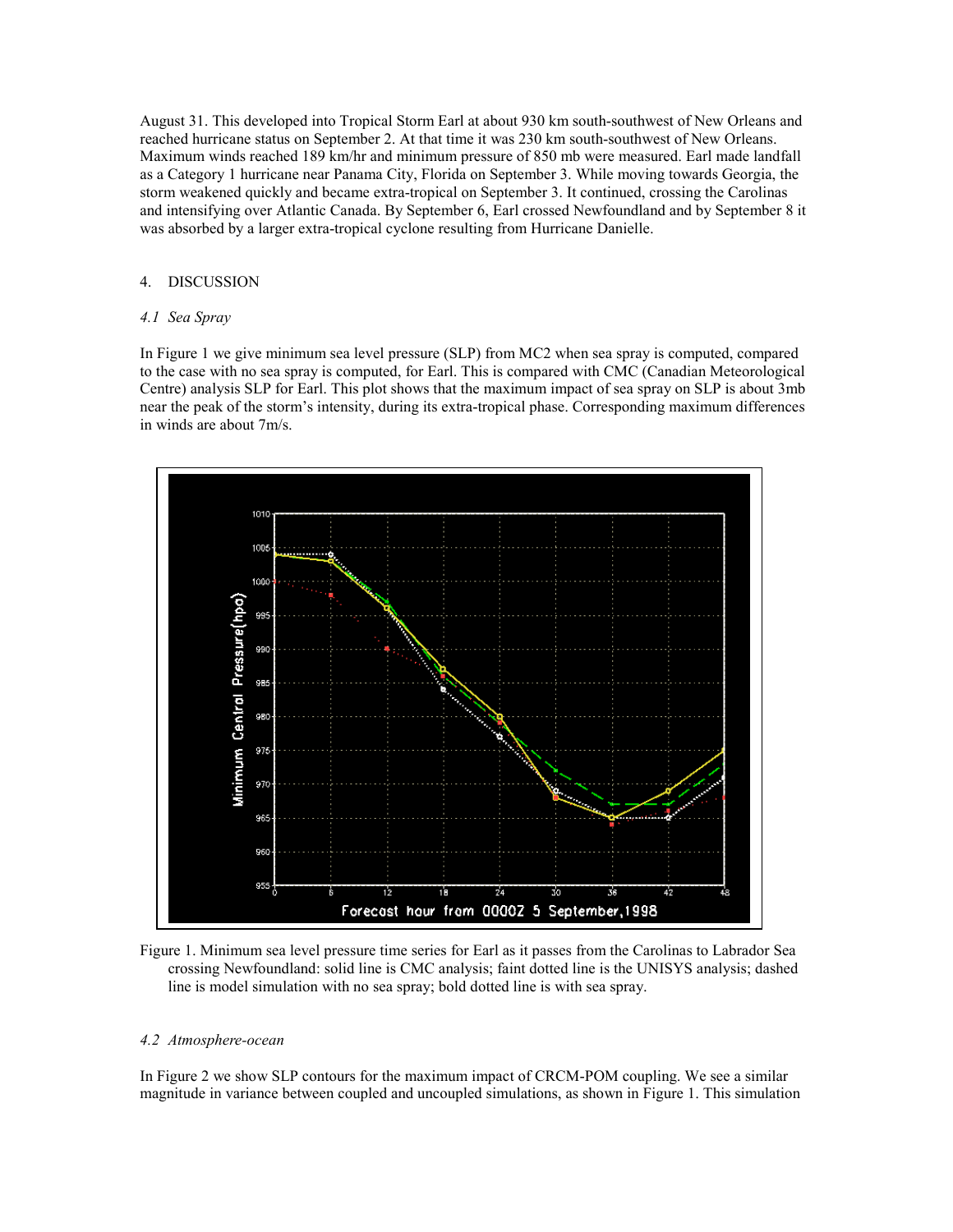

Figure 2. Comparison of CRCM-POM uncoupled (upper) and coupled (lower) simulations of extra-tropical storm Earl at the peak of the storm intensity after 2 days simulation. Minimum sea level pressure from analysis was 960mb, compared to 966mb for coupled and 968mb for uncoupled simulations.